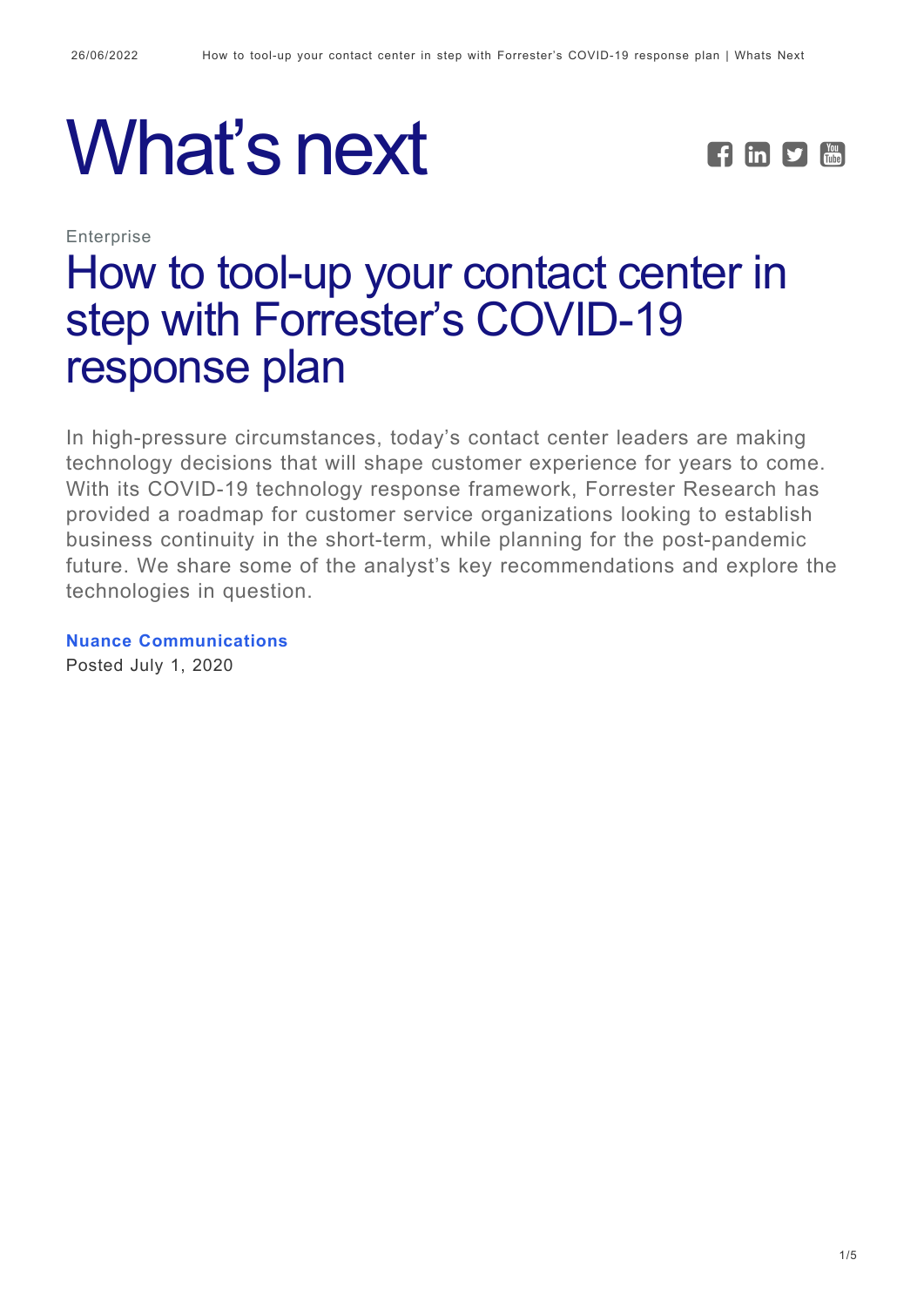

For many customer service organizations, the response to COVID-19 began as a frantic sprint. But as the weeks have passed, it's become clear this is a marathon. And as every runner knows, if you want to succeed over long distances, it pays to have a plan.

Forrester Research has published a framework to provide that necessary strategic guidance.

Its *30-60-90-Day COVID-19 Response Plan for Customer Service* is designed to not only provide service organizations with practical short-term advice, but to help them "treat this crisis as an opportunity for a blank slate", and "design the ideal remote workforce and work and interaction channels", rather than simply replicate traditional contact centers in a new format.

Forrester's plan is organized around four different frameworks: people, objectives, strategy, and technology. In this post, we'll explore the last of these in depth, unpacking Forrester's advice, and sharing additional tips and resources.

#### **In the first 30 days: Storming**

It's worth exploring Forrester's tech recommendations for the first stage of your response, even if your organization has already weathered the worst of COVID-19.

Some of its suggestions will help you re-establish normal service levels faster. Others will expand your emergency service toolkit, ensuring you're better prepared for any future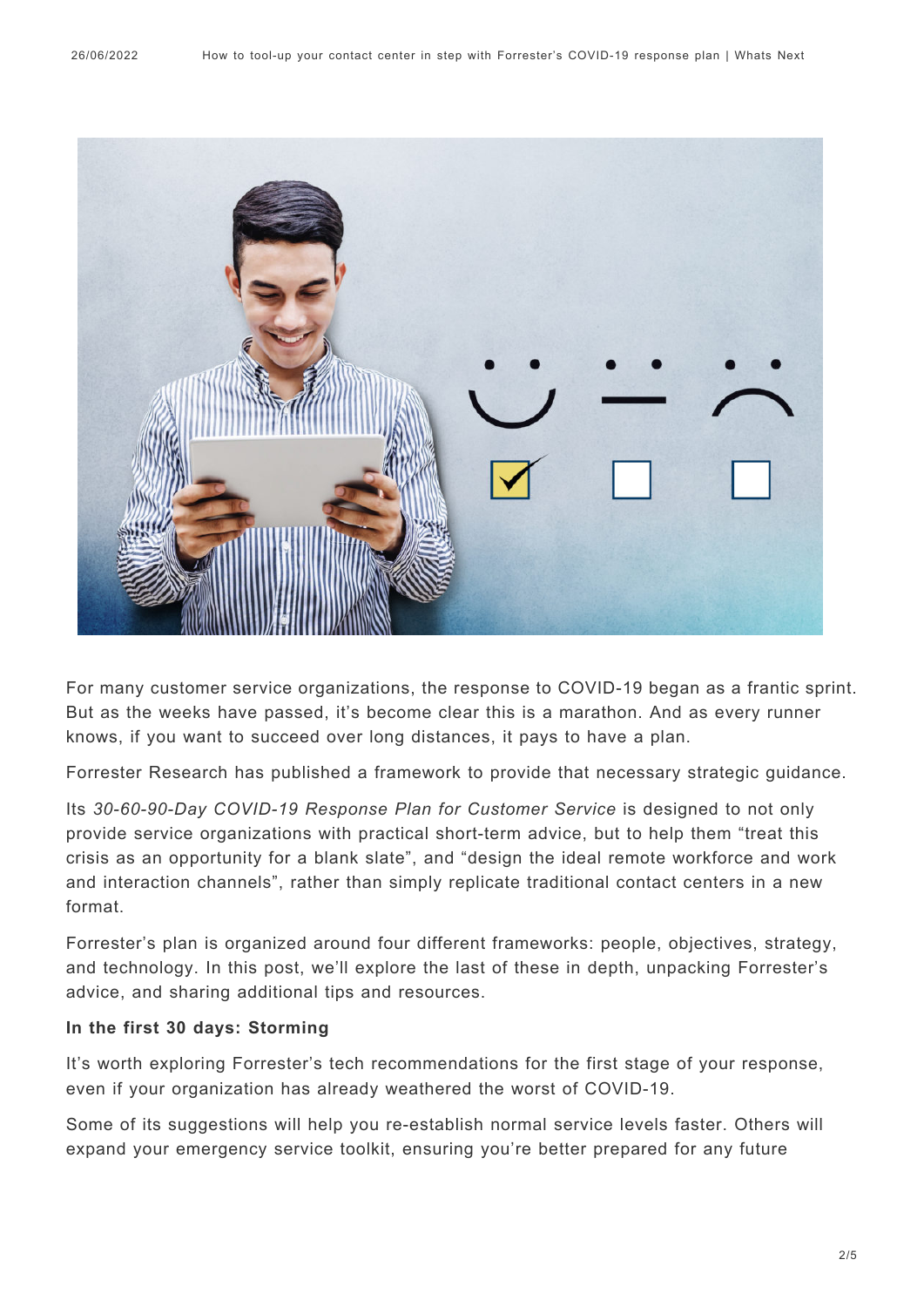#### disruption.

#### *Forrester's advice: Redouble chatbot efforts for crisis communications*

In times of crisis, virtual assistants (VA) and chatbots can quickly become a contact center's MVPs.

By answering customers' simplest queries—or directing them to self-serve resources—VAs and chatbots can reduce the strain on your human agents. Through their customizable greetings and auto-opener messages, and they're also a great way of educating customers about agent capacity and setting service expectations.

#### *Forrester's advice: Change IVR prompts and flows to reflect new reality/queue times*

When your customers' needs change, your IVR must change too. At the start of the pandemic, we helped many organizations adapt their IVRs at speed, to ensure they could continue to contain calls effectively.

It's worth noting that if your IVR allows customers to speak freely (rather than simply following touch-tone menus) you may need to update your speech engine to recognize crisis-related vocabulary.

## *Forrester's advice: Explore scheduled callback, start visual IVR, and use other tools to fight long queue times*

There are other ways your IVR can help you weather the first few weeks of a crisis. You can adapt your IVR's greeting to educate customers about current waiting call times—and about digital channels, where they might find an answer more quickly.

Even better, you can couple your IVR with a callback solution. Giving customers the option to be contacted by an agent at a future time allows you to chop off traffic peaks and shift them to less busy period. It's a strategy we've seen our customers use to great effect.

#### **In the first 60 days: Optimizing**

At the time of writing, most organizations are emerging from the first shock of COVID-19 and are beginning to adjust to a new customer service landscape.

For many, the pandemic has increased the profile and importance of digital channels. Others have seen home-working impact their ability to coach agents, and to keep operations secure. Now is the time to reflect—and optimize.

#### *Forrester's advice: "Offer offline-to-online transition (e.g., IVR to SMS)*

Many organizations are still operating with significantly reduced agent capacity, leading to lengthy call waiting times.

Developing your IVR's ability to transition callers direct to digital channels—for example, by sending them a message by SMS—could be smart strategic move. That message could initiate an SMS conversation with a live agent, or simply link the customer to a live chat tool or web-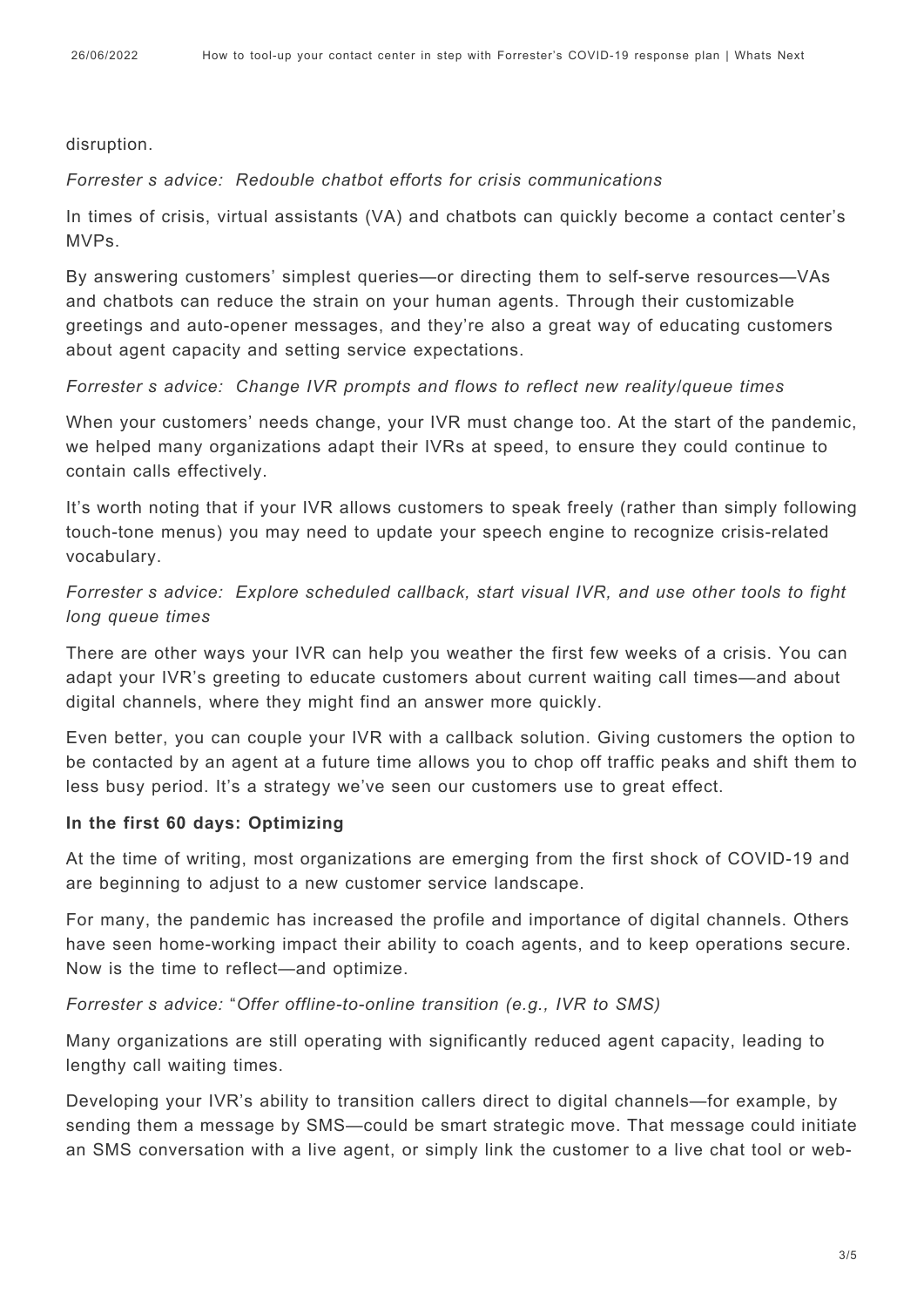#### based FAQ page.

#### *Forrester's advice:* **"***Add chatbot use cases for relationship stabilization"*

If you're depending on chatbots and VAs more than ever before, it's a great moment to look for even more potential use cases.

In the last few months, we've helped organizations extend the scope of their VAs to support new parts of the customer journey—for example, adapting a customer service VA to assist with online sales.

#### *Forrester's advice: Expand digital human resources for onboarding new talent virtually*

You may have already embraced new technologies for agent enablement and support. For those separated from supervisors and peers—and facing new questions, on new offers—AIbased coaching tools can provide timely and essential guidance.

As you restructure your agent workforce, it's worth investigating how AI can also help new employees get up to speed faster, compensating for a lack of face-to-face training and mentoring.

#### **In the first 90 days: "New normalizing"**

From new channels to new working patterns, the pandemic has forced many service organizations to innovate at speed. Service leaders must work to consolidate and embed this progress, making the pandemic a catalyst for lasting CX and AX improvements.

#### *Forrester's advice: Plan to drive a digital-first approach across the board*

If your COVID-19 response has accelerated your shift to digital, keep your foot on the gas. Now that customers are becoming more familiar with messaging, live chat, and web channels, re-examine your engagement strategy. Assess your agents' skillsets. Ask what it would take to become digital-first.

The same applies to cloud infrastructure. Have your on-premises solutions struggled to handle traffic peaks or support remote agents? Look again at the business case for switching to more scalable cloud services.

### *Forrester's advice: "Take lessons from previous phases and design new desktop automations to reduce agent stress"*

One common consequence of the pandemic has been a new, forced focus on agent experience. As well as creating new desktop automations as Forrester suggests, you could consider starting the journey to simpler identification and verification.

Disruption creates ideal conditions for contact center fraud, with isolated agents more susceptible to social engineering, and honest customers behaving in more suspicious ways. Replacing knowledge-based authentication with biometric authentication has the potential to improve security and CX, while saving your agents the stress of having to interrogate